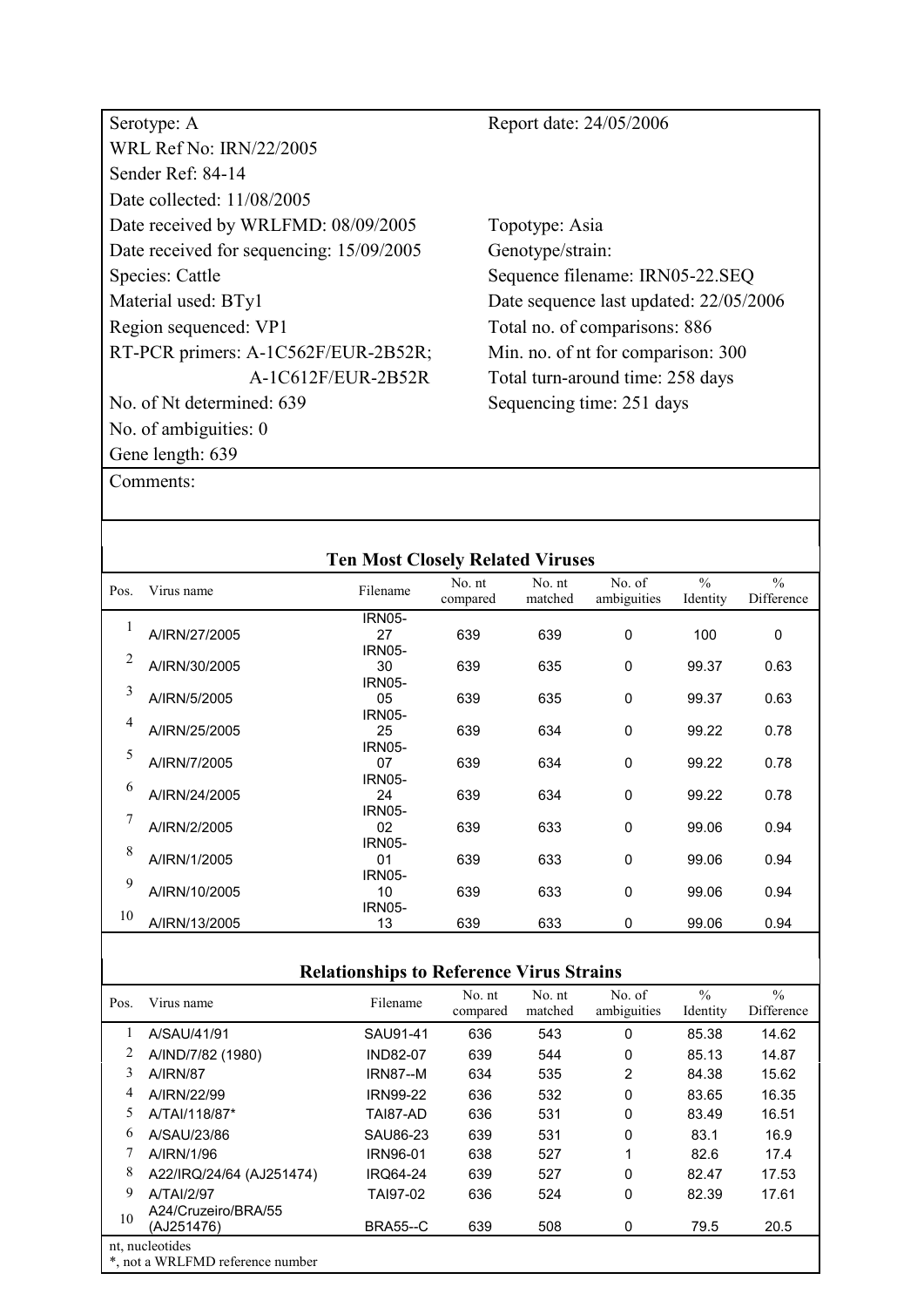| Serotype: A                              | Report date: 24/05/2006                |
|------------------------------------------|----------------------------------------|
| <b>WRL Ref No: IRN/24/2005</b>           |                                        |
| Sender Ref: 84-16                        |                                        |
| Date collected: 11/08/2005               |                                        |
| Date received by WRLFMD: 08/09/2005      | Topotype: Asia                         |
| Date received for sequencing: 15/09/2005 | Genotype/strain:                       |
| Species: Cattle                          | Sequence filename: IRN05-24.SEQ        |
| Material used: BTy1                      | Date sequence last updated: 22/05/2006 |
| Region sequenced: VP1                    | Total no. of comparisons: 886          |
| RT-PCR primers: A-1C562F/EUR-2B52R;      | Min. no. of nt for comparison: 300     |
| A-1C612F/EUR-2B52R                       | Total turn-around time: 258 days       |
| No. of Nt determined: 639                | Sequencing time: 251 days              |
| No. of ambiguities: $0$                  |                                        |
| Gene length: 639                         |                                        |

| <b>Ten Most Closely Related Viruses</b> |               |               |                    |                   |                       |                           |                             |  |  |  |
|-----------------------------------------|---------------|---------------|--------------------|-------------------|-----------------------|---------------------------|-----------------------------|--|--|--|
| Pos.                                    | Virus name    | Filename      | No. nt<br>compared | No. nt<br>matched | No. of<br>ambiguities | $\frac{0}{0}$<br>Identity | $\frac{0}{0}$<br>Difference |  |  |  |
|                                         |               | <b>IRN05-</b> |                    |                   |                       |                           |                             |  |  |  |
| 1                                       | A/IRN/22/2005 | 22            | 639                | 634               | $\mathbf 0$           | 99.22                     | 0.78                        |  |  |  |
| 2                                       |               | <b>IRN05-</b> |                    |                   |                       |                           |                             |  |  |  |
|                                         | A/IRN/27/2005 | 27            | 639                | 634               | $\mathbf 0$           | 99.22                     | 0.78                        |  |  |  |
| 3                                       |               | <b>IRN05-</b> |                    |                   |                       |                           |                             |  |  |  |
|                                         | A/IRN/5/2005  | 05            | 639                | 632               | 0                     | 98.9                      | 1.1                         |  |  |  |
| 4                                       |               | <b>IRN05-</b> |                    |                   |                       |                           |                             |  |  |  |
|                                         | A/IRN/7/2005  | 07            | 639                | 631               | 0                     | 98.75                     | 1.25                        |  |  |  |
| 5                                       |               | <b>IRN05-</b> |                    |                   |                       |                           |                             |  |  |  |
|                                         | A/IRN/25/2005 | 25            | 639                | 631               | 0                     | 98.75                     | 1.25                        |  |  |  |
| 6                                       |               | <b>IRN05-</b> |                    |                   |                       |                           |                             |  |  |  |
|                                         | A/IRN/1/2005  | 01            | 639                | 630               | $\mathbf 0$           | 98.59                     | 1.41                        |  |  |  |
| 7                                       |               | <b>IRN05-</b> |                    |                   |                       |                           |                             |  |  |  |
|                                         | A/IRN/2/2005  | 02            | 639                | 630               | $\mathbf 0$           | 98.59                     | 1.41                        |  |  |  |
| 8                                       |               | <b>IRN05-</b> |                    |                   |                       |                           |                             |  |  |  |
|                                         | A/IRN/30/2005 | 30            | 639                | 630               | 0                     | 98.59                     | 1.41                        |  |  |  |
| 9                                       |               | <b>IRN05-</b> |                    |                   |                       |                           |                             |  |  |  |
|                                         | A/IRN/10/2005 | 10            | 639                | 630               | 0                     | 98.59                     | 1.41                        |  |  |  |
| 10                                      |               | <b>IRN05-</b> |                    |                   |                       |                           |                             |  |  |  |
|                                         | A/IRN/13/2005 | 13            | 639                | 630               | 0                     | 98.59                     | 1.41                        |  |  |  |
|                                         |               |               |                    |                   |                       |                           |                             |  |  |  |

| Pos. | Virus name                                          | Filename        | No. nt<br>compared | No. nt<br>matched | No. of<br>ambiguities | $\frac{0}{0}$<br>Identity | $\frac{0}{0}$<br>Difference |
|------|-----------------------------------------------------|-----------------|--------------------|-------------------|-----------------------|---------------------------|-----------------------------|
|      | A/SAU/41/91                                         | SAU91-41        | 636                | 542               | $\Omega$              | 85.22                     | 14.78                       |
|      | A/IND/7/82 (1980)                                   | <b>IND82-07</b> | 639                | 544               | 0                     | 85.13                     | 14.87                       |
| 3    | <b>A/IRN/87</b>                                     | <b>IRN87--M</b> | 634                | 534               | 2                     | 84.23                     | 15.77                       |
| 4    | A/IRN/22/99                                         | <b>IRN99-22</b> | 636                | 533               | 0                     | 83.81                     | 16.19                       |
| 5    | A/TAI/118/87*                                       | TAI87-AD        | 636                | 532               | 0                     | 83.65                     | 16.35                       |
| 6    | A/SAU/23/86                                         | SAU86-23        | 639                | 532               | 0                     | 83.26                     | 16.74                       |
|      | A22/IRQ/24/64 (AJ251474)                            | <b>IRQ64-24</b> | 639                | 528               | 0                     | 82.63                     | 17.37                       |
| 8    | A/IRN/1/96                                          | <b>IRN96-01</b> | 638                | 527               | 1                     | 82.6                      | 17.4                        |
| 9    | A/TAI/2/97                                          | TAI97-02        | 636                | 525               | 0                     | 82.55                     | 17.45                       |
| 10   | A24/Cruzeiro/BRA/55<br>(AJ251476)                   | <b>BRA55--C</b> | 639                | 505               | 0                     | 79.03                     | 20.97                       |
|      | nt, nucleotides<br>*, not a WRLFMD reference number |                 |                    |                   |                       |                           |                             |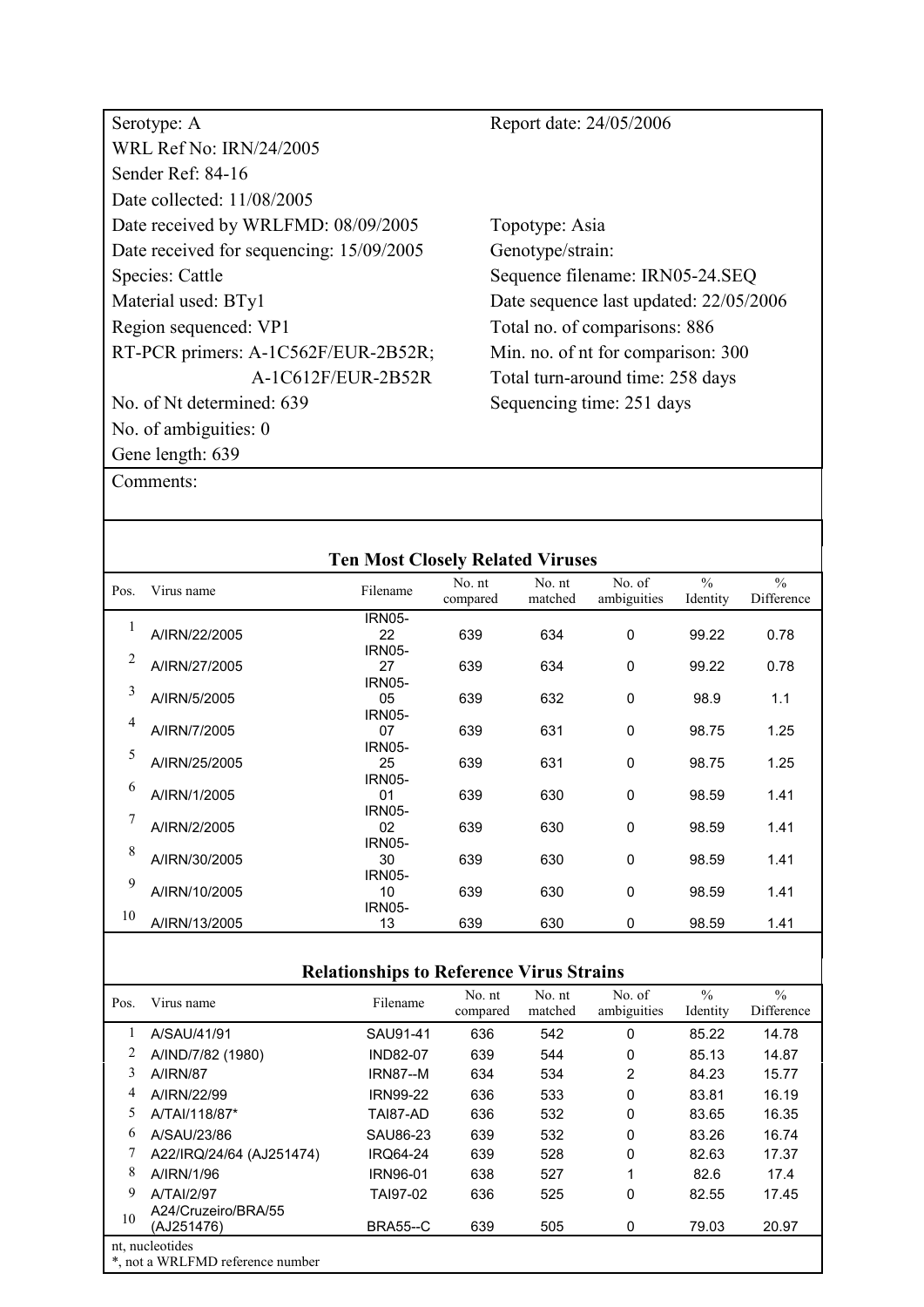| Serotype: A                              | Report date: 24/05/2006                |
|------------------------------------------|----------------------------------------|
| WRL Ref No: IRN/25/2005                  |                                        |
| Sender Ref: 84-12                        |                                        |
| Date collected: 13/08/2005               | Topotype: Asia                         |
| Date received by WRLFMD: 08/09/2005      | Genotype/strain:                       |
| Date received for sequencing: 15/09/2005 | Sequence filename: IRN05-25.SEQ        |
| Species: Cattle                          | Date sequence last updated: 22/05/2006 |
| Material used: BTy1                      | Total no. of comparisons: 886          |
| Region sequenced: VP1                    | Min. no. of nt for comparison: 300     |
| RT-PCR primers: A-1C562F/EUR-2B52R;      | Total turn-around time: 258 days       |
| A-1C612F/EUR-2B52R                       | Sequencing time: 251 days              |
| No. of Nt determined: 639                |                                        |
| No. of ambiguities: 0                    |                                        |
| Gene length: 639                         |                                        |

|      |               | <b>Ten Most Closely Related Viruses</b> |                    |                   |                       |                           |                             |
|------|---------------|-----------------------------------------|--------------------|-------------------|-----------------------|---------------------------|-----------------------------|
| Pos. | Virus name    | Filename                                | No. nt<br>compared | No. nt<br>matched | No. of<br>ambiguities | $\frac{0}{0}$<br>Identity | $\frac{0}{0}$<br>Difference |
|      | A/IRN/22/2005 | <b>IRN05-22</b>                         | 639                | 634               | 0                     | 99.22                     | 0.78                        |
|      | A/IRN/27/2005 | <b>IRN05-27</b>                         | 639                | 634               | 0                     | 99.22                     | 0.78                        |
| 3    | A/IRN/5/2005  | IRN05-05                                | 639                | 633               | 0                     | 99.06                     | 0.94                        |
| 4    | A/IRN/1/2005  | <b>IRN05-01</b>                         | 639                | 633               | 0                     | 99.06                     | 0.94                        |
| 5    | A/IRN/2/2005  | IRN05-02                                | 639                | 633               | 0                     | 99.06                     | 0.94                        |
| 6    | A/IRN/7/2005  | <b>IRN05-07</b><br><b>TUR06-</b>        | 639                | 632               | 0                     | 98.9                      | 1.1                         |
|      | A/TUR/3/2006  | 03<br><b>TUR06-</b>                     | 639                | 632               | 0                     | 98.9                      | 1.1                         |
| 8    | A/TUR/1/2006  | 01<br><b>TUR06-</b>                     | 638                | 631               | 1                     | 98.9                      | 1.1                         |
| 9    | A/TUR/2/2006  | 02                                      | 639                | 631               | 0                     | 98.75                     | 1.25                        |
| 10   | A/IRN/10/2005 | IRN05-10                                | 639                | 631               | 0                     | 98.75                     | 1.25                        |

| Pos. | Virus name                        | Filename        | No. nt<br>compared | No. nt<br>matched | No. of<br>ambiguities | $\frac{0}{0}$<br>Identity | $\frac{0}{0}$<br>Difference |
|------|-----------------------------------|-----------------|--------------------|-------------------|-----------------------|---------------------------|-----------------------------|
|      | A/SAU/41/91                       | SAU91-41        | 636                | 544               | 0                     | 85.53                     | 14.47                       |
|      | <b>A/IRN/87</b>                   | <b>IRN87--M</b> | 634                | 537               | 2                     | 84.7                      | 15.3                        |
| 3    | A/IND/7/82 (1980)                 | <b>IND82-07</b> | 639                | 541               | 0                     | 84.66                     | 15.34                       |
| 4    | A/IRN/22/99                       | <b>IRN99-22</b> | 636                | 532               | 0                     | 83.65                     | 16.35                       |
| 5.   | A/TAI/118/87*                     | TAI87-AD        | 636                | 531               | 0                     | 83.49                     | 16.51                       |
| 6    | A/SAU/23/86                       | SAU86-23        | 639                | 533               | 0                     | 83.41                     | 16.59                       |
|      | A22/IRQ/24/64 (AJ251474)          | <b>IRO64-24</b> | 639                | 529               | 0                     | 82.79                     | 17.21                       |
| 8    | A/TAI/2/97                        | TAI97-02        | 636                | 525               | 0                     | 82.55                     | 17.45                       |
| 9    | A/IRN/1/96                        | IRN96-01        | 638                | 526               | 1                     | 82.45                     | 17.55                       |
| 10   | A24/Cruzeiro/BRA/55<br>(AJ251476) | <b>BRA55--C</b> | 639                | 509               | 0                     | 79.66                     | 20.34                       |
|      | nt, nucleotides                   |                 |                    |                   |                       |                           |                             |
|      | *, not a WRLFMD reference number  |                 |                    |                   |                       |                           |                             |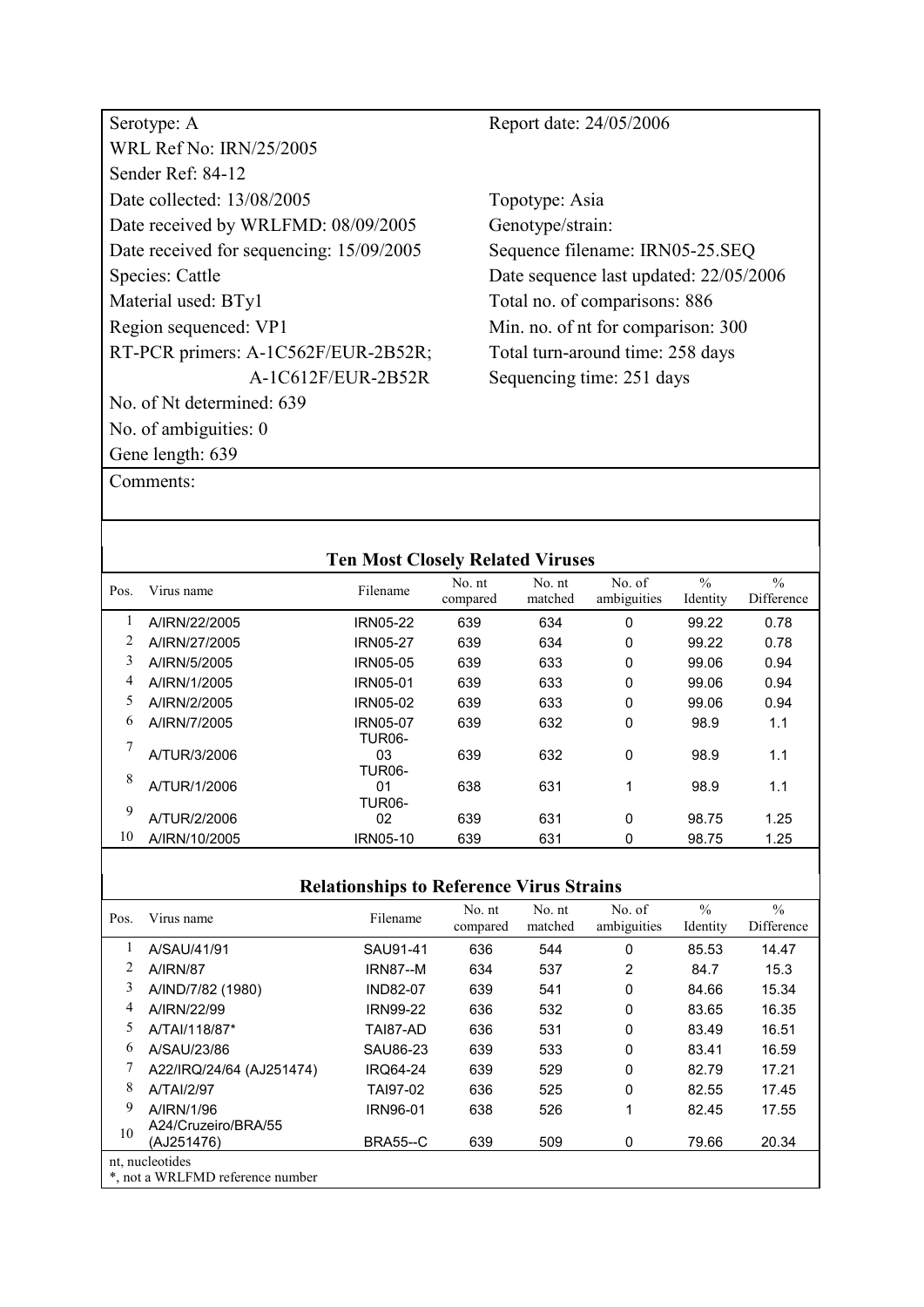| Serotype: A                              | Report date: 24/05/2006                |
|------------------------------------------|----------------------------------------|
| <b>WRL Ref No: IRN/26/2005</b>           |                                        |
| Sender Ref: 84-17                        |                                        |
| Date collected: 15/08/2005               |                                        |
| Date received by WRLFMD: 08/09/2005      | Topotype: Asia                         |
| Date received for sequencing: 15/09/2005 | Genotype/strain:                       |
| Species: Cattle                          | Sequence filename: IRN05-26.SEQ        |
| Material used: BTy1                      | Date sequence last updated: 22/05/2006 |
| Region sequenced: VP1                    | Total no. of comparisons: 886          |
| RT-PCR primers: A-1C562F/EUR-2B52R;      | Min. no. of nt for comparison: 300     |
| A-1C612F/EUR-2B52R                       | Total turn-around time: 258 days       |
| No. of Nt determined: 639                | Sequencing time: 251 days              |
| No. of ambiguities: 0                    |                                        |
| Gene length: 639                         |                                        |

|      |               | <b>Ten Most Closely Related Viruses</b> |                    |                   |                       |                           |                             |
|------|---------------|-----------------------------------------|--------------------|-------------------|-----------------------|---------------------------|-----------------------------|
| Pos. | Virus name    | Filename                                | No. nt<br>compared | No. nt<br>matched | No. of<br>ambiguities | $\frac{0}{0}$<br>Identity | $\frac{0}{0}$<br>Difference |
| 1    | A/IRN/13/2005 | <b>IRN05-13</b>                         | 639                | 635               | 0                     | 99.37                     | 0.63                        |
|      | A/IRN/10/2005 | IRN05-10                                | 639                | 635               | 0                     | 99.37                     | 0.63                        |
| 3    | A/IRN/16/2005 | IRN05-16<br><b>TUR06-</b>               | 639                | 635               | 0                     | 99.37                     | 0.63                        |
| 4    | A/TUR/3/2006  | 03<br><b>TUR06-</b>                     | 639                | 634               | 0                     | 99.22                     | 0.78                        |
| 5    | A/TUR/1/2006  | 01<br><b>TUR05-</b>                     | 638                | 633               | 1                     | 99.22                     | 0.78                        |
| 6    | A/TUR/10/2005 | 10                                      | 628                | 623               | 3                     | 99.2                      | 0.8                         |
|      | A/IRN/31/2005 | <b>IRN05-31</b>                         | 639                | 633               | 0                     | 99.06                     | 0.94                        |
| 8    | A/IRN/14/2005 | <b>IRN05-14</b><br>TUR <sub>06</sub>    | 639                | 633               | $\Omega$              | 99.06                     | 0.94                        |
| 9    | A/TUR/2/2006  | 02<br><b>TUR05-</b>                     | 639                | 633               | 0                     | 99.06                     | 0.94                        |
| 10   | A/TUR/12/2005 | 12                                      | 639                | 633               | 0                     | 99.06                     | 0.94                        |

| Pos. | Virus name                       | Filename        | No. nt<br>compared | No. nt<br>matched | No. of<br>ambiguities | $\frac{0}{0}$<br>Identity | $\frac{0}{0}$<br>Difference |
|------|----------------------------------|-----------------|--------------------|-------------------|-----------------------|---------------------------|-----------------------------|
|      | A/SAU/41/91                      | SAU91-41        | 636                | 541               | $\Omega$              | 85.06                     | 14.94                       |
| 2    | A/IND/7/82 (1980)                | <b>IND82-07</b> | 639                | 542               | $\Omega$              | 84.82                     | 15.18                       |
| 3    | A/IRN/22/99                      | <b>IRN99-22</b> | 636                | 534               | $\Omega$              | 83.96                     | 16.04                       |
| 4    | <b>A/IRN/87</b>                  | <b>IRN87--M</b> | 634                | 532               | 2                     | 83.91                     | 16.09                       |
| 5    | A/TAI/118/87*                    | TAI87-AD        | 636                | 530               | 0                     | 83.33                     | 16.67                       |
| 6    | A/SAU/23/86                      | SAU86-23        | 639                | 528               | $\Omega$              | 82.63                     | 17.37                       |
|      | A/TAI/2/97                       | TAI97-02        | 636                | 525               | $\Omega$              | 82.55                     | 17.45                       |
| 8    | A22/IRQ/24/64 (AJ251474)         | <b>IRQ64-24</b> | 639                | 526               | $\Omega$              | 82.32                     | 17.68                       |
| 9    | A/IRN/1/96                       | <b>IRN96-01</b> | 638                | 523               | 1                     | 81.97                     | 18.03                       |
| 10   | A24/Cruzeiro/BRA/55              |                 |                    |                   |                       |                           |                             |
|      | (AJ251476)                       | <b>BRA55--C</b> | 639                | 508               | 0                     | 79.5                      | 20.5                        |
|      | nt, nucleotides                  |                 |                    |                   |                       |                           |                             |
|      | *, not a WRLFMD reference number |                 |                    |                   |                       |                           |                             |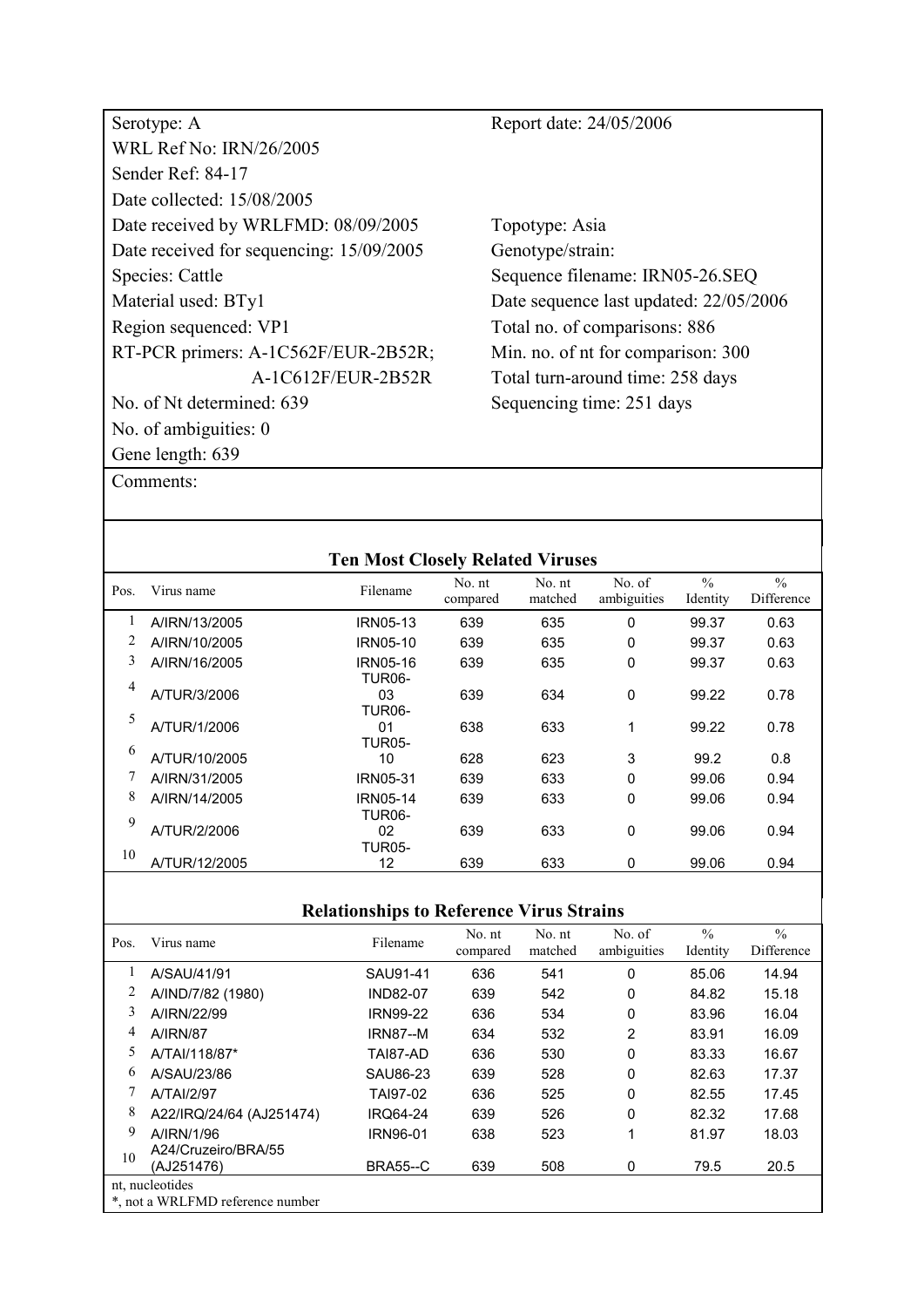| Serotype: A                              | Report date: 24/05/2006                |
|------------------------------------------|----------------------------------------|
| <b>WRL Ref No: IRN/27/2005</b>           |                                        |
| Sender Ref: 84-13                        |                                        |
| Date collected: 20/08/2005               |                                        |
| Date received by WRLFMD: 08/09/2005      | Topotype: Asia                         |
| Date received for sequencing: 15/09/2005 | Genotype/strain:                       |
| Species: Cattle                          | Sequence filename: IRN05-27.SEQ        |
| Material used: BTy1                      | Date sequence last updated: 22/05/2006 |
| Region sequenced: VP1                    | Total no. of comparisons: 886          |
| RT-PCR primers: A-1C562F/EUR-2B52R;      | Min. no. of nt for comparison: 300     |
| A-1C612F/EUR-2B52R                       | Total turn-around time: 258 days       |
| No. of Nt determined: 639                | Sequencing time: 251 days              |
| No. of ambiguities: $0$                  |                                        |
| Gene length: 639                         |                                        |

| <b>Ten Most Closely Related Viruses</b> |               |               |                    |                   |                       |                           |                             |  |  |  |
|-----------------------------------------|---------------|---------------|--------------------|-------------------|-----------------------|---------------------------|-----------------------------|--|--|--|
| Pos.                                    | Virus name    | Filename      | No. nt<br>compared | No. nt<br>matched | No. of<br>ambiguities | $\frac{0}{0}$<br>Identity | $\frac{0}{0}$<br>Difference |  |  |  |
|                                         |               | <b>IRN05-</b> |                    |                   |                       |                           |                             |  |  |  |
|                                         | A/IRN/22/2005 | 22            | 639                | 639               | $\Omega$              | 100                       | 0                           |  |  |  |
| 2                                       |               | <b>IRN05-</b> |                    |                   |                       |                           |                             |  |  |  |
|                                         | A/IRN/30/2005 | 30            | 639                | 635               | $\mathbf 0$           | 99.37                     | 0.63                        |  |  |  |
| 3                                       |               | <b>IRN05-</b> |                    |                   |                       |                           |                             |  |  |  |
|                                         | A/IRN/5/2005  | 05            | 639                | 635               | $\mathbf 0$           | 99.37                     | 0.63                        |  |  |  |
| 4                                       |               | <b>IRN05-</b> |                    |                   |                       |                           |                             |  |  |  |
|                                         | A/IRN/24/2005 | 24            | 639                | 634               | 0                     | 99.22                     | 0.78                        |  |  |  |
| 5                                       |               | <b>IRN05-</b> |                    |                   |                       |                           |                             |  |  |  |
|                                         | A/IRN/25/2005 | 25            | 639                | 634               | 0                     | 99.22                     | 0.78                        |  |  |  |
| 6                                       |               | <b>IRN05-</b> |                    |                   |                       |                           |                             |  |  |  |
|                                         | A/IRN/7/2005  | 07            | 639                | 634               | $\mathbf 0$           | 99.22                     | 0.78                        |  |  |  |
| 7                                       |               | <b>IRN05-</b> |                    |                   |                       |                           |                             |  |  |  |
|                                         | A/IRN/16/2005 | 16            | 639                | 633               | $\Omega$              | 99.06                     | 0.94                        |  |  |  |
| 8                                       |               | <b>IRN05-</b> |                    |                   |                       |                           |                             |  |  |  |
|                                         | A/IRN/13/2005 | 13            | 639                | 633               | $\Omega$              | 99.06                     | 0.94                        |  |  |  |
| 9                                       |               | <b>IRN05-</b> |                    |                   |                       |                           |                             |  |  |  |
|                                         | A/IRN/10/2005 | 10            | 639                | 633               | $\Omega$              | 99.06                     | 0.94                        |  |  |  |
| 10                                      |               | <b>IRN05-</b> |                    |                   |                       |                           |                             |  |  |  |
|                                         | A/IRN/2/2005  | 02            | 639                | 633               | 0                     | 99.06                     | 0.94                        |  |  |  |
|                                         |               |               |                    |                   |                       |                           |                             |  |  |  |

| Pos. | Virus name                                          | Filename        | No. nt<br>compared | No. nt<br>matched | No. of<br>ambiguities | $\frac{0}{0}$<br>Identity | $\frac{0}{0}$<br>Difference |  |  |
|------|-----------------------------------------------------|-----------------|--------------------|-------------------|-----------------------|---------------------------|-----------------------------|--|--|
|      | A/SAU/41/91                                         | SAU91-41        | 636                | 543               | $\Omega$              | 85.38                     | 14.62                       |  |  |
| 2    | A/IND/7/82 (1980)                                   | <b>IND82-07</b> | 639                | 544               | $\mathbf 0$           | 85.13                     | 14.87                       |  |  |
| 3    | <b>A/IRN/87</b>                                     | <b>IRN87--M</b> | 634                | 535               | $\overline{2}$        | 84.38                     | 15.62                       |  |  |
| 4    | A/IRN/22/99                                         | <b>IRN99-22</b> | 636                | 532               | 0                     | 83.65                     | 16.35                       |  |  |
| 5    | A/TAI/118/87*                                       | TAI87-AD        | 636                | 531               | 0                     | 83.49                     | 16.51                       |  |  |
| 6    | A/SAU/23/86                                         | SAU86-23        | 639                | 531               | 0                     | 83.1                      | 16.9                        |  |  |
|      | A/IRN/1/96                                          | <b>IRN96-01</b> | 638                | 527               |                       | 82.6                      | 17.4                        |  |  |
| 8    | A22/IRQ/24/64 (AJ251474)                            | <b>IRO64-24</b> | 639                | 527               | $\mathbf 0$           | 82.47                     | 17.53                       |  |  |
| 9    | A/TAI/2/97                                          | TAI97-02        | 636                | 524               | 0                     | 82.39                     | 17.61                       |  |  |
| 10   | A24/Cruzeiro/BRA/55<br>(AJ251476)                   | <b>BRA55--C</b> | 639                | 508               | 0                     | 79.5                      | 20.5                        |  |  |
|      | nt, nucleotides<br>*, not a WRLFMD reference number |                 |                    |                   |                       |                           |                             |  |  |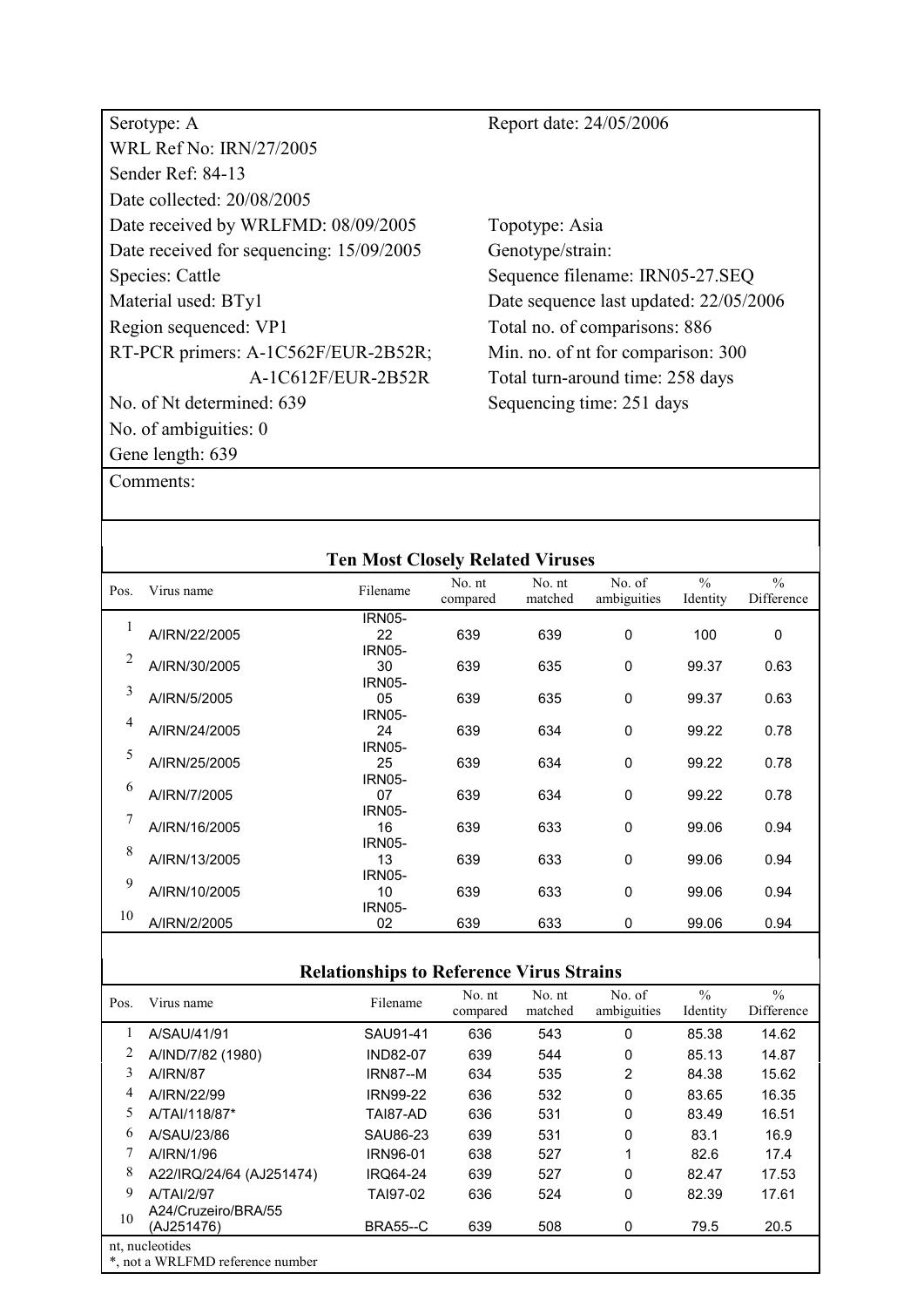| Serotype: A                              | Report date: 24/05/2006                |
|------------------------------------------|----------------------------------------|
| <b>WRL Ref No: IRN/28/2005</b>           |                                        |
| Sender Ref: 84-6                         |                                        |
| Date collected: 21/08/2005               |                                        |
| Date received by WRLFMD: 08/09/2005      | Topotype: Asia                         |
| Date received for sequencing: 15/09/2005 | Genotype/strain:                       |
| Species: Cattle                          | Sequence filename: IRN05-28.SEQ        |
| Material used: BTy1                      | Date sequence last updated: 23/05/2006 |
| Region sequenced: VP1                    | Total no. of comparisons: 886          |
| RT-PCR primers: A-1C562F/EUR-2B52R;      | Min. no. of nt for comparison: 300     |
| A-1C612F/EUR-2B52R                       | Total turn-around time: 258 days       |
| No. of Nt determined: 639                | Sequencing time: 251 days              |
| No. of ambiguities: 0                    |                                        |
| Gene length: 639                         |                                        |

|      |               | <b>Ten Most Closely Related Viruses</b> |                    |                   |                       |                           |                             |
|------|---------------|-----------------------------------------|--------------------|-------------------|-----------------------|---------------------------|-----------------------------|
| Pos. | Virus name    | Filename                                | No. nt<br>compared | No. nt<br>matched | No. of<br>ambiguities | $\frac{0}{0}$<br>Identity | $\frac{0}{0}$<br>Difference |
| 1    | A/IRN/29/2005 | IRN05-29                                | 639                | 637               | 0                     | 99.69                     | 0.31                        |
|      | A/IRN/10/2005 | IRN05-10                                | 639                | 636               | 0                     | 99.53                     | 0.47                        |
| 3    | A/IRN/13/2005 | IRN05-13                                | 639                | 636               | 0                     | 99.53                     | 0.47                        |
| 4    | A/IRN/16/2005 | IRN05-16<br><b>TUR06-</b>               | 639                | 636               | 0                     | 99.53                     | 0.47                        |
| 5    | A/TUR/3/2006  | 03<br><b>TUR06-</b>                     | 639                | 635               | 0                     | 99.37                     | 0.63                        |
| 6    | A/TUR/1/2006  | 0 <sub>1</sub>                          | 638                | 634               | 1                     | 99.37                     | 0.63                        |
|      | A/IRN/31/2005 | <b>IRN05-31</b>                         | 639                | 634               | 0                     | 99.22                     | 0.78                        |
| 8    | A/IRN/14/2005 | IRN05-14<br>TUR06-                      | 639                | 634               | 0                     | 99.22                     | 0.78                        |
| 9    | A/TUR/2/2006  | 02<br><b>TUR05-</b>                     | 639                | 634               | 0                     | 99.22                     | 0.78                        |
| 10   | A/TUR/12/2005 | 12                                      | 639                | 634               | 0                     | 99.22                     | 0.78                        |

| Pos. | Virus name                       | Filename        | No. nt<br>compared | No. nt<br>matched | No. of<br>ambiguities | $\frac{0}{0}$<br>Identity | $\frac{0}{0}$<br>Difference |  |  |
|------|----------------------------------|-----------------|--------------------|-------------------|-----------------------|---------------------------|-----------------------------|--|--|
|      | A/SAU/41/91                      | SAU91-41        | 636                | 542               | 0                     | 85.22                     | 14.78                       |  |  |
| 2    | A/IND/7/82 (1980)                | <b>IND82-07</b> | 639                | 541               | 0                     | 84.66                     | 15.34                       |  |  |
| 3    | A/IRN/22/99                      | <b>IRN99-22</b> | 636                | 536               | 0                     | 84.28                     | 15.72                       |  |  |
| 4    | <b>A/IRN/87</b>                  | <b>IRN87--M</b> | 634                | 534               | 2                     | 84.23                     | 15.77                       |  |  |
| 5    | A/TAI/118/87*                    | TAI87-AD        | 636                | 533               | 0                     | 83.81                     | 16.19                       |  |  |
| 6    | A22/IRQ/24/64 (AJ251474)         | <b>IRQ64-24</b> | 639                | 529               | 0                     | 82.79                     | 17.21                       |  |  |
|      | A/SAU/23/86                      | SAU86-23        | 639                | 529               | 0                     | 82.79                     | 17.21                       |  |  |
| 8    | A/IRN/1/96                       | <b>IRN96-01</b> | 638                | 528               | 1                     | 82.76                     | 17.24                       |  |  |
| 9    | <b>A/TAI/2/97</b>                | TAI97-02        | 636                | 524               | 0                     | 82.39                     | 17.61                       |  |  |
| 10   | A24/Cruzeiro/BRA/55              |                 |                    |                   |                       |                           |                             |  |  |
|      | (AJ251476)                       | <b>BRA55--C</b> | 639                | 509               | 0                     | 79.66                     | 20.34                       |  |  |
|      | nt, nucleotides                  |                 |                    |                   |                       |                           |                             |  |  |
|      | *, not a WRLFMD reference number |                 |                    |                   |                       |                           |                             |  |  |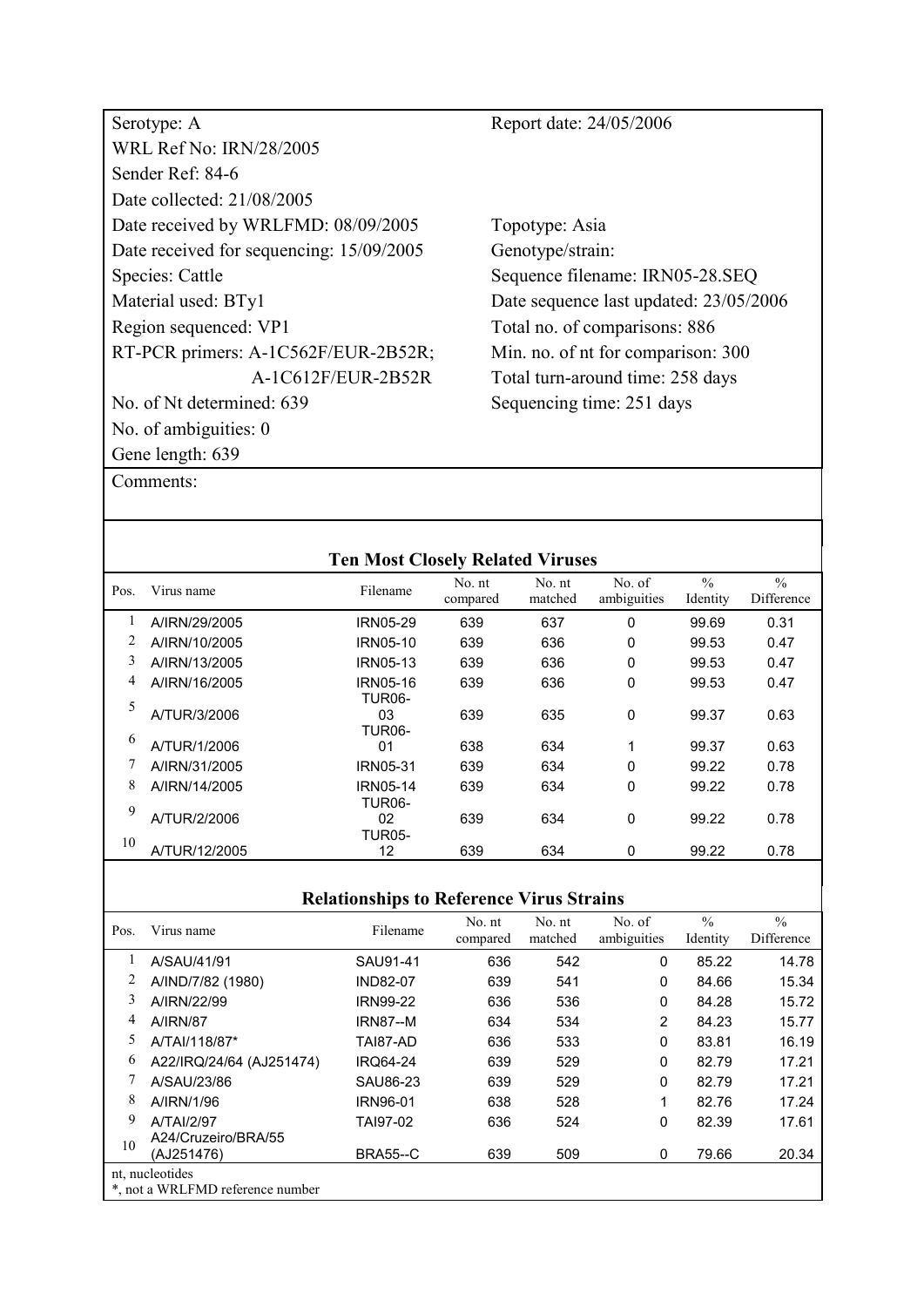| Serotype: A                              | Report date: 24/05/2006                |
|------------------------------------------|----------------------------------------|
| <b>WRL Ref No: IRN/29/2005</b>           |                                        |
| Sender Ref: 84-8                         |                                        |
| Date collected: 21/08/2005               |                                        |
| Date received by WRLFMD: 08/09/2005      | Topotype: Asia                         |
| Date received for sequencing: 15/09/2005 | Genotype/strain:                       |
| Species: Cattle                          | Sequence filename: IRN05-29.SEQ        |
| Material used: BTy1                      | Date sequence last updated: 24/05/2006 |
| Region sequenced: VP1                    | Total no. of comparisons: 886          |
| RT-PCR primers: A-1C562F/EUR-2B52R;      | Min. no. of nt for comparison: 300     |
| A-1C612F/EUR-2B52R                       | Total turn-around time: 258 days       |
| No. of Nt determined: 639                | Sequencing time: 251 days              |
| No. of ambiguities: $0$                  |                                        |
| Gene length: 639                         |                                        |

|      |               | <b>Ten Most Closely Related Viruses</b> |                    |                   |                       |                           |                             |
|------|---------------|-----------------------------------------|--------------------|-------------------|-----------------------|---------------------------|-----------------------------|
| Pos. | Virus name    | Filename                                | No. nt<br>compared | No. nt<br>matched | No. of<br>ambiguities | $\frac{0}{0}$<br>Identity | $\frac{0}{0}$<br>Difference |
| 1    | A/IRN/28/2005 | <b>IRN05-28</b>                         | 639                | 637               | 0                     | 99.69                     | 0.31                        |
|      | A/IRN/10/2005 | IRN05-10                                | 639                | 636               | 0                     | 99.53                     | 0.47                        |
| 3    | A/IRN/13/2005 | <b>IRN05-13</b>                         | 639                | 636               | 0                     | 99.53                     | 0.47                        |
| 4    | A/IRN/16/2005 | IRN05-16<br><b>TUR06-</b>               | 639                | 636               | 0                     | 99.53                     | 0.47                        |
| 5    | A/TUR/3/2006  | 03<br>TUR06-                            | 639                | 635               | 0                     | 99.37                     | 0.63                        |
| 6    | A/TUR/1/2006  | 01                                      | 638                | 634               | 1                     | 99.37                     | 0.63                        |
|      | A/IRN/31/2005 | <b>IRN05-31</b>                         | 639                | 634               | 0                     | 99.22                     | 0.78                        |
| 8    | A/IRN/14/2005 | <b>IRN05-14</b><br><b>TUR06-</b>        | 639                | 634               | 0                     | 99.22                     | 0.78                        |
| 9    | A/TUR/2/2006  | 02<br><b>TUR05-</b>                     | 639                | 634               | 0                     | 99.22                     | 0.78                        |
| 10   | A/TUR/12/2005 | 12                                      | 639                | 634               | 0                     | 99.22                     | 0.78                        |

| Pos. | Virus name                                          | Filename        | No. nt<br>compared | No. nt<br>matched | No. of<br>ambiguities | $\frac{0}{0}$<br>Identity | $\frac{0}{0}$<br>Difference |
|------|-----------------------------------------------------|-----------------|--------------------|-------------------|-----------------------|---------------------------|-----------------------------|
|      | A/SAU/41/91                                         | SAU91-41        | 636                | 541               | 0                     | 85.06                     | 14.94                       |
| 2    | A/IND/7/82 (1980)                                   | <b>IND82-07</b> | 639                | 541               | 0                     | 84.66                     | 15.34                       |
| 3    | <b>A/IRN/87</b>                                     | <b>IRN87--M</b> | 634                | 534               | 2                     | 84.23                     | 15.77                       |
| 4    | A/IRN/22/99                                         | <b>IRN99-22</b> | 636                | 535               | 0                     | 84.12                     | 15.88                       |
| 5    | A/TAI/118/87*                                       | TAI87-AD        | 636                | 535               | 0                     | 84.12                     | 15.88                       |
| 6    | A22/IRQ/24/64 (AJ251474)                            | <b>IRO64-24</b> | 639                | 531               | 0                     | 83.1                      | 16.9                        |
|      | A/TAI/2/97                                          | TAI97-02        | 636                | 526               | $\Omega$              | 82.7                      | 17.3                        |
| 8    | A/SAU/23/86                                         | SAU86-23        | 639                | 527               | 0                     | 82.47                     | 17.53                       |
| 9    | A/IRN/1/96                                          | <b>IRN96-01</b> | 638                | 526               | 1                     | 82.45                     | 17.55                       |
| 10   | A24/Cruzeiro/BRA/55<br>(AJ251476)                   | <b>BRA55--C</b> | 639                | 510               | 0                     | 79.81                     | 20.19                       |
|      | nt. nucleotides<br>*, not a WRLFMD reference number |                 |                    |                   |                       |                           |                             |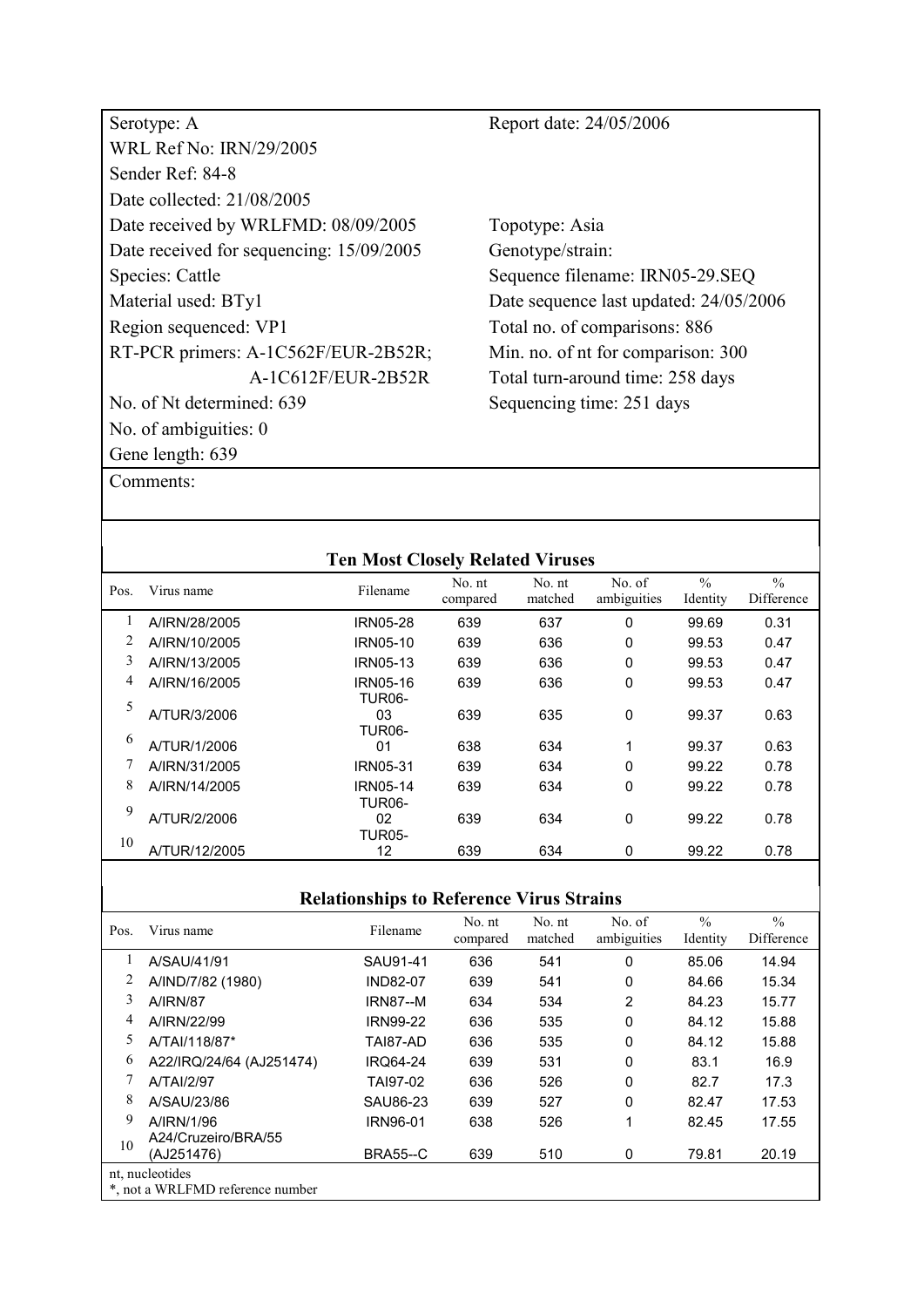| Serotype: A                              |
|------------------------------------------|
| WRL Ref No: IRN/30/2005                  |
| Sender Ref <sup>.</sup> 84-18            |
| Date collected: 21/08/2005               |
| Date received by WRLFMD: 08/09/2005      |
| Date received for sequencing: 15/09/2005 |
| Species: Cattle                          |
| Material used: BTy1                      |
| Region sequenced: VP1                    |
| RT-PCR primers: A-1C562F/EUR-2B52R;      |
| A-1C612F/EUR-2B52R                       |
| No. of Nt determined: 639                |
| No. of ambiguities: 0                    |
| Gene length: 639                         |

Report date: 24/05/2006

Topotype: Asia Genotype/strain: Sequence filename: IRN05-30.SEQ Date sequence last updated: 24/05/2006 Total no. of comparisons: 886 Min. no. of nt for comparison: 300 Total turn-around time: 258 days Sequencing time: 251 days

| <b>Ten Most Closely Related Viruses</b> |               |                           |                    |                   |                       |                           |                             |  |  |
|-----------------------------------------|---------------|---------------------------|--------------------|-------------------|-----------------------|---------------------------|-----------------------------|--|--|
| Pos.                                    | Virus name    | Filename                  | No. nt<br>compared | No. nt<br>matched | No. of<br>ambiguities | $\frac{0}{0}$<br>Identity | $\frac{0}{0}$<br>Difference |  |  |
|                                         | A/IRN/27/2005 | <b>IRN05-27</b>           | 639                | 635               | 0                     | 99.37                     | 0.63                        |  |  |
|                                         | A/IRN/22/2005 | <b>IRN05-22</b>           | 639                | 635               | 0                     | 99.37                     | 0.63                        |  |  |
| 3                                       | A/IRN/5/2005  | IRN05-05                  | 639                | 631               | 0                     | 98.75                     | 1.25                        |  |  |
| 4                                       | A/IRN/7/2005  | <b>IRN05-07</b>           | 639                | 630               | 0                     | 98.59                     | 1.41                        |  |  |
| 5                                       | A/IRN/25/2005 | IRN05-25                  | 639                | 630               | 0                     | 98.59                     | 1.41                        |  |  |
| 6                                       | A/IRN/24/2005 | IRN05-24                  | 639                | 630               | 0                     | 98.59                     | 1.41                        |  |  |
|                                         | A/IRN/16/2005 | <b>IRN05-16</b><br>SAU05- | 639                | 629               | 0                     | 98.44                     | 1.56                        |  |  |
| 8                                       | A/SAU/16/2005 | 16                        | 639                | 629               | 0                     | 98.44                     | 1.56                        |  |  |
| 9                                       | A/IRN/10/2005 | IRN05-10                  | 639                | 629               | 0                     | 98.44                     | 1.56                        |  |  |
| 10                                      | A/IRN/13/2005 | <b>IRN05-13</b>           | 639                | 629               | 0                     | 98.44                     | 1.56                        |  |  |

| Pos. | Virus name                                          | Filename        | No. nt<br>compared | No. nt<br>matched | No. of<br>ambiguities | $\frac{0}{0}$<br>Identity | $\frac{0}{0}$<br>Difference |
|------|-----------------------------------------------------|-----------------|--------------------|-------------------|-----------------------|---------------------------|-----------------------------|
|      | A/SAU/41/91                                         | SAU91-41        | 636                | 543               | 0                     | 85.38                     | 14.62                       |
|      | A/IND/7/82 (1980)                                   | <b>IND82-07</b> | 639                | 540               | 0                     | 84.51                     | 15.49                       |
| 3    | <b>A/IRN/87</b>                                     | <b>IRN87--M</b> | 634                | 535               | 2                     | 84.38                     | 15.62                       |
| 4    | A/IRN/22/99                                         | <b>IRN99-22</b> | 636                | 532               | 0                     | 83.65                     | 16.35                       |
| 5    | A/TAI/118/87*                                       | TAI87-AD        | 636                | 529               | 0                     | 83.18                     | 16.82                       |
| 6    | A/SAU/23/86                                         | SAU86-23        | 639                | 529               | 0                     | 82.79                     | 17.21                       |
|      | A/TAI/2/97                                          | TAI97-02        | 636                | 524               | 0                     | 82.39                     | 17.61                       |
| 8    | A22/IRQ/24/64 (AJ251474)                            | <b>IRQ64-24</b> | 639                | 525               | 0                     | 82.16                     | 17.84                       |
| 9    | A/IRN/1/96                                          | IRN96-01        | 638                | 523               | 1                     | 81.97                     | 18.03                       |
| 10   | A24/Cruzeiro/BRA/55<br>(AJ251476)                   | <b>BRA55--C</b> | 639                | 506               | 0                     | 79.19                     | 20.81                       |
|      | nt, nucleotides<br>*, not a WRLFMD reference number |                 |                    |                   |                       |                           |                             |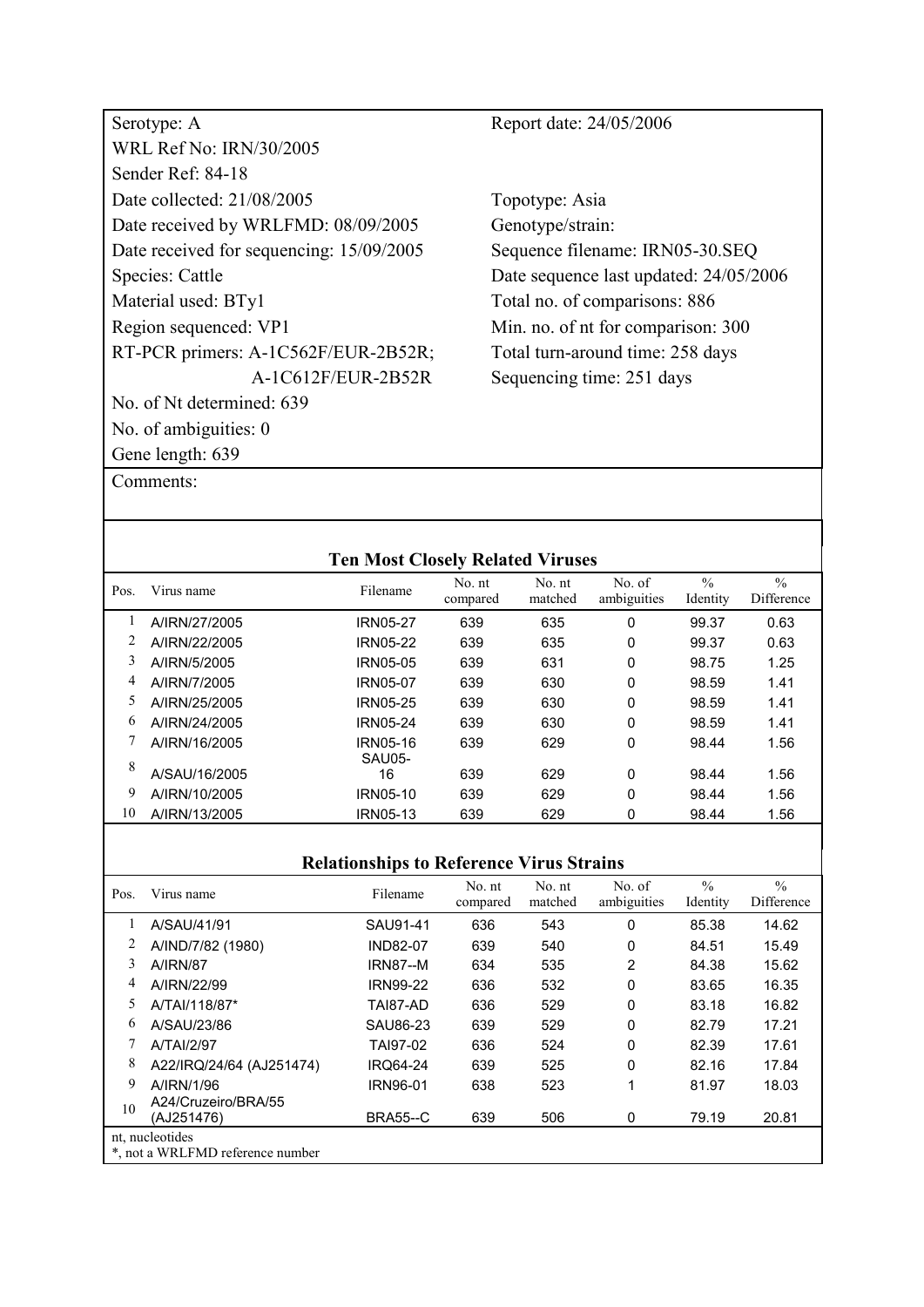| Serotype: A                              | Report date: 24/05/2006                |
|------------------------------------------|----------------------------------------|
| <b>WRL Ref No: IRN/31/2005</b>           |                                        |
| Sender Ref: 84-7                         |                                        |
| Date collected: 24/08/2005               | Topotype: Asia                         |
| Date received by WRLFMD: 08/09/2005      | Genotype/strain:                       |
| Date received for sequencing: 15/09/2005 | Sequence filename: IRN05-31.SEQ        |
| Species: Cattle                          | Date sequence last updated: 24/05/2006 |
| Material used: BTy1                      | Total no. of comparisons: 886          |
| Region sequenced: VP1                    | Min. no. of nt for comparison: 300     |
| RT-PCR primers: A-1C562F/EUR-2B52R;      | Total turn-around time: 258 days       |
| A-1C612F/EUR-2B52R                       | Sequencing time: 251 days              |
| No. of Nt determined: 639                |                                        |
| No. of ambiguities: $0$                  |                                        |
| Gene length: 639                         |                                        |

| <b>Ten Most Closely Related Viruses</b> |               |                                  |                    |                   |                       |                           |                             |  |  |  |
|-----------------------------------------|---------------|----------------------------------|--------------------|-------------------|-----------------------|---------------------------|-----------------------------|--|--|--|
| Pos.                                    | Virus name    | Filename                         | No. nt<br>compared | No. nt<br>matched | No. of<br>ambiguities | $\frac{0}{0}$<br>Identity | $\frac{0}{0}$<br>Difference |  |  |  |
| 1                                       | A/TUR/3/2006  | <b>TUR06-</b><br>03<br>TUR06-    | 639                | 638               | 0                     | 99.84                     | 0.16                        |  |  |  |
| 2                                       | A/TUR/1/2006  | 01<br>TUR <sub>06</sub> -        | 638                | 637               | 1                     | 99.84                     | 0.16                        |  |  |  |
| 3                                       | A/TUR/2/2006  | 02                               | 639                | 637               | $\Omega$              | 99.69                     | 0.31                        |  |  |  |
| 4                                       | A/IRN/13/2005 | <b>IRN05-13</b>                  | 639                | 637               | 0                     | 99.69                     | 0.31                        |  |  |  |
| 5.                                      | A/IRN/16/2005 | IRN05-16<br><b>TUR05-</b>        | 639                | 637               | 0                     | 99.69                     | 0.31                        |  |  |  |
| 6                                       | A/TUR/12/2005 | 12                               | 639                | 637               | $\mathbf{0}$          | 99.69                     | 0.31                        |  |  |  |
|                                         | A/IRN/10/2005 | <b>IRN05-10</b><br><b>TUR05-</b> | 639                | 637               | 0                     | 99.69                     | 0.31                        |  |  |  |
| 8                                       | A/TUR/10/2005 | 10                               | 628                | 626               | 3                     | 99.68                     | 0.32                        |  |  |  |
| 9                                       | A/IRN/14/2005 | <b>IRN05-14</b>                  | 639                | 635               | 0                     | 99.37                     | 0.63                        |  |  |  |
| 10                                      | A/IRN/18/2005 | <b>IRN05-18</b>                  | 639                | 635               | 0                     | 99.37                     | 0.63                        |  |  |  |

| Pos.            | Virus name                       | Filename        | No. nt<br>compared | No. nt<br>matched | No. of<br>ambiguities | $\frac{0}{0}$<br>Identity | $\frac{0}{0}$<br>Difference |
|-----------------|----------------------------------|-----------------|--------------------|-------------------|-----------------------|---------------------------|-----------------------------|
|                 | A/SAU/41/91                      | SAU91-41        | 636                | 542               | 0                     | 85.22                     | 14.78                       |
| 2               | A/IND/7/82 (1980)                | <b>IND82-07</b> | 639                | 540               | 0                     | 84.51                     | 15.49                       |
| 3               | <b>A/IRN/87</b>                  | <b>IRN87--M</b> | 634                | 533               | 2                     | 84.07                     | 15.93                       |
| 4               | A/IRN/22/99                      | <b>IRN99-22</b> | 636                | 533               | $\Omega$              | 83.81                     | 16.19                       |
| 5               | A/TAI/118/87*                    | TAI87-AD        | 636                | 533               | 0                     | 83.81                     | 16.19                       |
| 6               | A/TAI/2/97                       | TAI97-02        | 636                | 526               | $\Omega$              | 82.7                      | 17.3                        |
|                 | A22/IRQ/24/64 (AJ251474)         | <b>IRQ64-24</b> | 639                | 528               | $\Omega$              | 82.63                     | 17.37                       |
| 8               | A/SAU/23/86                      | SAU86-23        | 639                | 528               | $\Omega$              | 82.63                     | 17.37                       |
| 9               | A/IRN/1/96                       | <b>IRN96-01</b> | 638                | 525               |                       | 82.29                     | 17.71                       |
| 10              | A24/Cruzeiro/BRA/55              |                 |                    |                   |                       |                           |                             |
|                 | (AJ251476)                       | <b>BRA55--C</b> | 639                | 509               | 0                     | 79.66                     | 20.34                       |
| nt, nucleotides |                                  |                 |                    |                   |                       |                           |                             |
|                 | *, not a WRLFMD reference number |                 |                    |                   |                       |                           |                             |